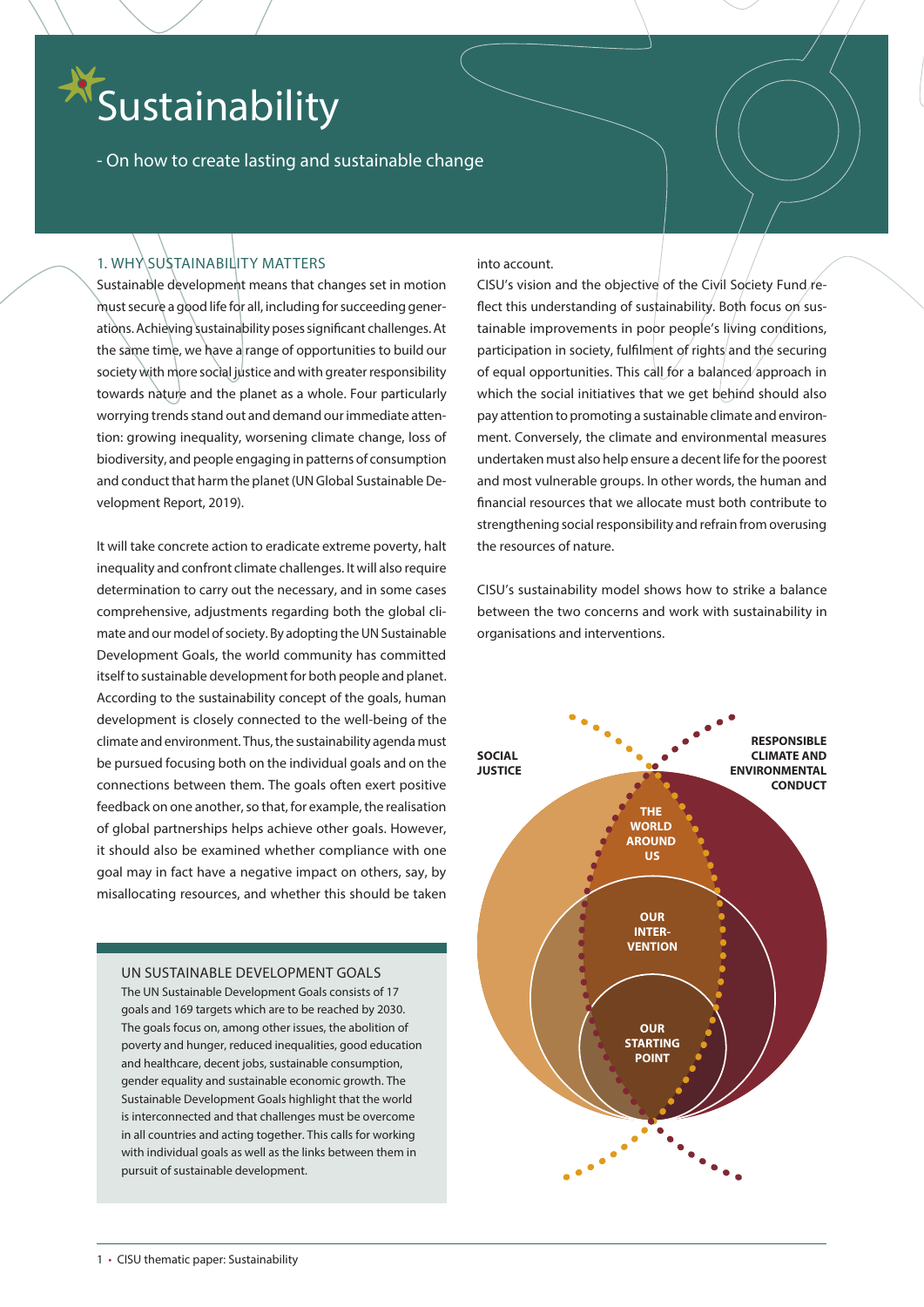## 2. WHAT IS SUSTAINABILITY?

The model above illustrates CISU's approach to sustainability, showing how to pursue sustainability for people and planet, starting from two dimensions at three levels.

## **Two dimensions of sustainability**

The two semicircles represent two dimensions of sustainable development, namely 1) **social justice** and 2) **responsible climate and environmental conduct**. The former is the struggle for fulfilling everybody's rights, lessening inequality and fighting poverty so that resources and benefits are more evenly distributed, and so that peace and just institutions can take root. Responsible climate and environmental conduct implies that the needs of current generations must not be met at the expense of future generations' chances of meeting theirs. And that we live on Planet Earth in a manner that will not harm our children and grandchildren.

The balance between these two dimensions may vary depending on the intervention and the various levels in question. But we should aim for the middle zone, where the struggle for social justice and concern for responsible climate and environmental conduct combine to bring about lasting, sustainable change.

## **The middle zone**

The intersection between these two dimensions, social justice and responsible climate and environmental conduct, can be fraught with tensions and trade-offs. A good example is the dilemma between face-to-face meetings across borders to boost the struggle for social justice and the climate burden of the transport required to this effect. The model does not provide simple answers to these complex questions, but at least encourages reflection on both dimensions at the three levels.

## **Three levels**

The first level in the model is our **starting point** found within our own and any partners' organisation. Sustainability naturally begins at home with our starting point, in this case our organisation's mission and values, and expand outwards from there. This level also covers our own conduct as an organisation.

The next level is our **intervention**, made up of our activities, target groups and strategy, i.e. the actions to be carried out and the people to be addressed. Here sustainability concerns tend to be highly specific. What elements are to be included in an intervention? How should the target group be selected? What stakeholders must be taken into account and how are different concerns prioritised?

The outer level, **the world around us**, which defines our purpose and relevance, refers to the change that we seek to bring about around us both during and after an intervention. This could revolve around specific, lasting improvements for the target group and a general wish to change attitudes and behaviour in our surroundings.

#### **Some resources are necessary**

An essential precondition for bringing about lasting and sustainable improvements is the availability of necessary resources. For millions of people currently living in poverty, economic development is crucial. Conversely, in the rich part of the world, a blinkered focus on economic growth may distract from sustainability, if we lose sight of the two sustainability dimensions and of other resources that are also necessary. Knowledge, better organisation and networking are also important resources to bring about sustainable change. Accordingly, it must always be ensured that the resources necessary in the situation at hand are available.

## 3. SUSTAINABILITY IN PRACTICE

The model has been devised as a specific starting point for developing organisations and interventions. Its aim is not to make everyone work with sustainability in the same manner, but to stimulate some good discussions, inspiring both minor adjustments and major reorientations. This can happen by using the model as a springboard for reflection and conversation on where you are today and where you would like to move to at each of the various levels.

A concrete exercise: Draw the model on a blackboard or large piece of paper. Try to specify where you find yourselves today at the three levels, that is, how you are working with social justice and with responsible climate and environmental conduct. Then indicate with an arrow where you would like to move to.

Use the following questions as inspiration to explore and discuss the model within your organisation and alongside your partner.

## **Our starting point**

Questions for consideration:

- **•** How do our basic values and mission as an organisation relate to sustainability?
- **•** How is this reflected in our day-to-day work within the partnership?

Look, for instance, at the social make-up of volunteers and at how you spend your resources on purchases, transport and communication.